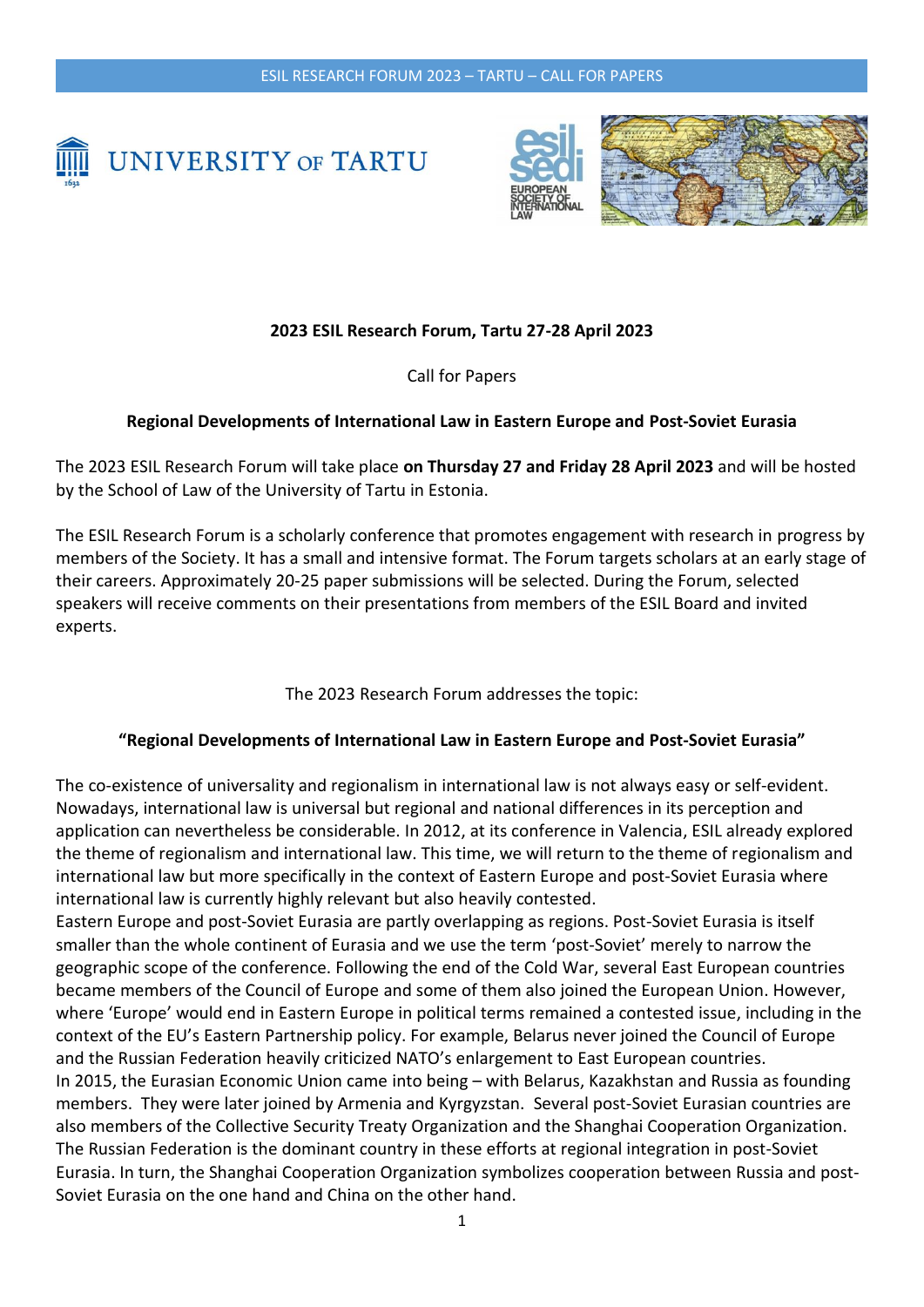Russia's aggression against Ukraine in 2022 is a fundamental challenge to international law in the region. The Russian Federation is no longer a member of the Council of Europe and, as of September 2022, the European Convention on Human Rights will stop applying to Russia. The year 2022 has been a serious rupture but even several earlier events had indicated that the delimitation of geopolitical regions is ridden with conflicts: for example, the 2008 Russian-Georgian war, the 2014 Russian annexation of Crimea, the 2020 war between Armenia and Azerbaijan over Nagorno-Karabakh, and the Russian-Ukrainian war in Donbas.

The main question for international law is whether the newly deepened geopolitical divisions in Eastern Europe have also brought (or been expressions of) different, competing understandings of international law in the region. These concepts may be primarily regional but may also be of universal and global relevance, especially concerning the UN. They may pertain to fundamental questions of international law such as the interrelationship between state sovereignty and human rights, 'great powers' and smaller states, historical rights and civilization(s), or modes of dispute resolution.

The 2023 ESIL Research Forum aims to engage with these competing dimensions of international law as reflected in Eastern Europe and post-Soviet Eurasia. Can universal norms of international law still be of guidance in Eastern Europe – in particular, in war-torn Ukraine – or have they fallen victim to geopolitical divisions and Russia's use of force? Another aim of the Research Forum is to consolidate knowledge about regional organizations in post-Soviet Eurasia bordering on the European Union. Has a Russian-led Eurasian regional space of international law emerged? What are the norms and values on which integration in post-Soviet Eurasia is built? Do we see evidence of the reincarnation of Soviet international law? How wide is the support for this vision of international law?

## **The organizers of the 2023 ESIL Research Forum invite the submission of papers on aspects of 'Regional Developments of International Law in Eastern Europe and Post-Soviet Eurasia', including on the following themes:**

- 1. The role of regionalism in the context of contemporary international law, especially in the context of Eastern Europe and post-Soviet Eurasia, focussing on the question of whether international law is sometimes understood differently in the European Union and in post-Soviet Eurasia.
- 2. The historical roots of Russian and Eurasian approaches to international law and human rights and their possible differences from Western Europe – is it about religion, Empire, civilization or culture? Or have such differences been overstated?
- 3. The history of the period leading up to, during and immediately following World War II as a continued source of contestation in Eastern Europe, and its implications for international law.
- 4. International legal issues emanating from the collapse of the Soviet Union in 1991, including the Russian Federation's succession to the Soviet Union's permanent seat on the UN Security Council and the border settlement under the Alma-Ata and Minsk agreements.
- 5. The implications for international law of Russia's aggression against Ukraine since 2014 and 2022.
- 6. The implications of Russia's 2022 exit from the Council of Europe and from under the jurisdiction of the European Court of Human Rights.
- 7. Integration in post-Soviet Eurasia as neighbouring, overlapping or competing space with the European Union. Regional institutions and instruments in Russian-led Eurasia such as the Eurasian Economic Union and the Collective Security Treaty Organization – how to order these organizations analytically in the context of international law and international legal developments, as well as universality and regionalism?
- 8. The role and contestation of sanctions in contemporary international law and practice.